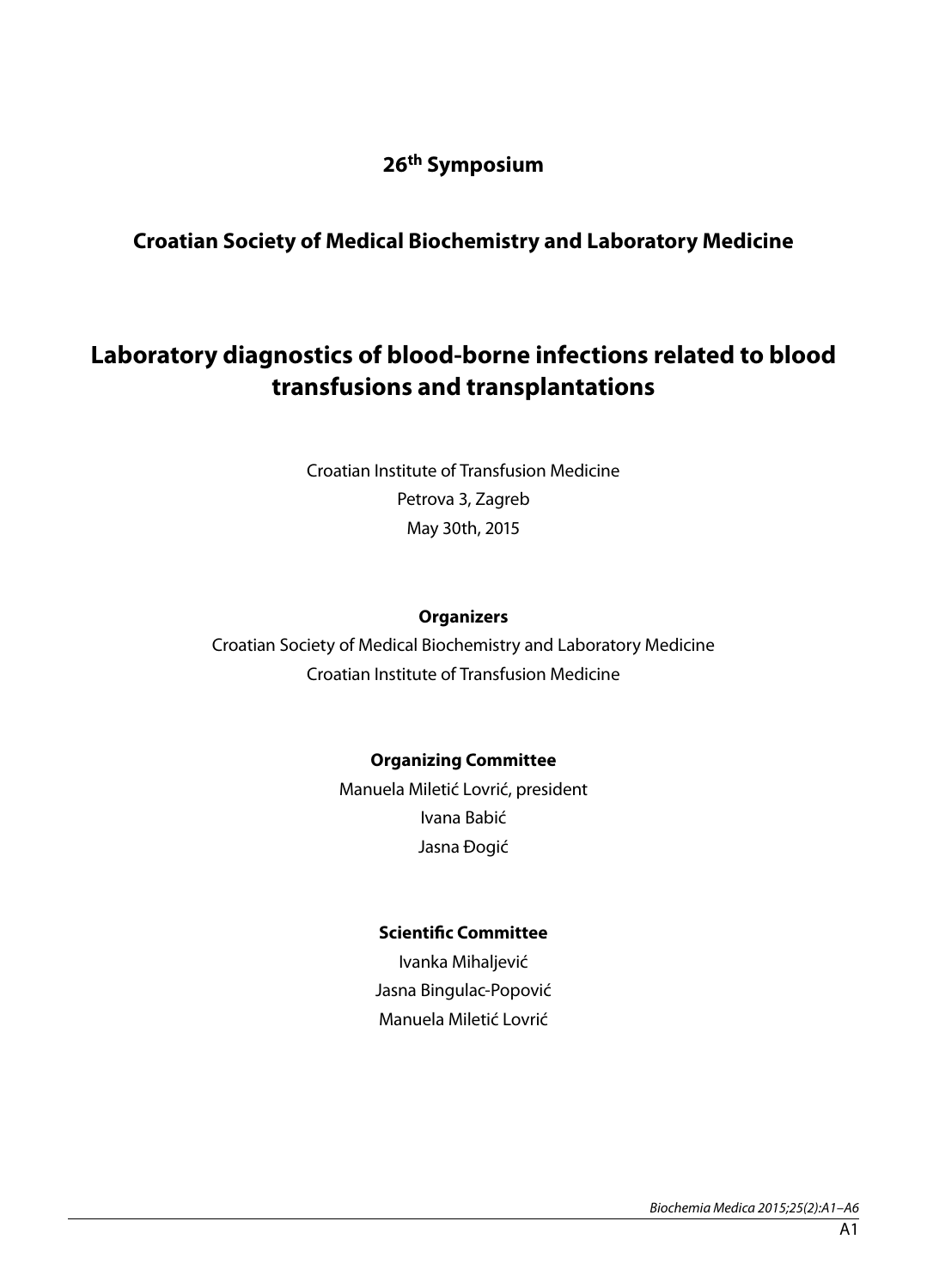## **Epidemiological characteristics of HIV, HBV, HCV, syphilis, CMV, EBV and Toxo in Croatia**

Borislav Aleraj

Croatian National Institiute of Public Health (retired), Zagreb, Croatia

All infective diseases having a viremic phase can be transmitted via blood. However in the majority, this risk is routinely eliminated by avoiding febrile and manifestly ill persons as well as convalescents as blood donors. A challenge represent the infections tending to become chronic, and asymptomatic but still having permanently or intermittently the causative agents in blood. A scientifically founded and rational tactics of routine blood testing and aimed questioning of donors regarding their clinical and epidemiological anamnesis is crucial here in reducing transfusion infection risks to a minimum. Important influence has also the domestic epidemiological situation. According to wishes of the organizers, this article presents the current status and epidemiological characteristics of several selected diseases from the group of diseases important for transfusion medicine in Croatia, basing on data of the Epidemiology service of the Croatian national institute of public health. Here, in the Abstract, some of them can be mentioned: HIV/AIDS continues to show rather favorable low incidence trend with very slow increase of total number of infected (prevalence), hepatitis B intensity is decreasing further, owing, among other, to systematic vaccination, hepatitis C trends are stationary, syphilis is rare and under control, but slightly increased numbers are observed in last two years, EBV infection i.e. infectious mononucleosis incidence oscillates at levels reached after decades of gradual increase, with a slightly marked upward trend. For a rational policy in donor selection and systematic blood testing, a constant insight in epidemiological situation in Croatia, Europe and in the World is important, using reliable sources, like Croatian National Institute of Public Health, European center for diseases control and prevention ECDC, and the WHO.

**Corresponding author**: borislav.aleraj@zg.t-com.hr

 $A2$ 

#### **Options in diagnostics of blood-borne infections: yesterday, today and tomorrow**

Ivanka Mihaljevic

Croatian Institute of Transfusion Medicine, Zagreb, Croatia

In the first 50 years of the 20th century many diagnostically useful tests were developed. Primarily they were focused on making the diagnoses and therefore applied after a physician had narrowed the differential diagnosis to a short list of possibilities. The main goal was diagnosis and treatment if possible. In the same period of time serology, as a laboratory discipline was established.

The battery of methods for antibody later on and antigen detection was developed like gel precipitation (immunodifusion, counterimmunoelectrophoresis), agglutination (direct, passive and inhibition), radioimmunoassay, enzymeimmunoassay (chemiluminiscence), flow cytometry etc. The sensitivity of various immunoassays differed, and with each new method increased, as well as specificity by the use of monoclonal antibodies and recombinant antigens. Test evaluation for given clinical field settings to ensure quality is become common laboratory practice.

In the 21st century, with automation and molecular probe techniques and bioinformatics, clinical laboratory has shifted from diagnosis to prognosis, risk stratification, treatment selection and patient monitoring. Rapid developments of molecular tests enabled studies of infectious diseases at the molecular level. Genomes of numerous pathogens and their vectors are sequenced helping scientist to understand how viruses enter the cell and replicate, if they react with the cell proteins, how pathogen evade immune defense and what is the mechanism of virulence. Next Generation of Sequencing (NGS) after the human genome mapping open the new era in laboratory medicine which is not only focused on pathogen characterization but also host oriented to identifying human genetic cause of susceptibility to particular infectious disease. Laboratories today are at the beginning of the huge transformation which include not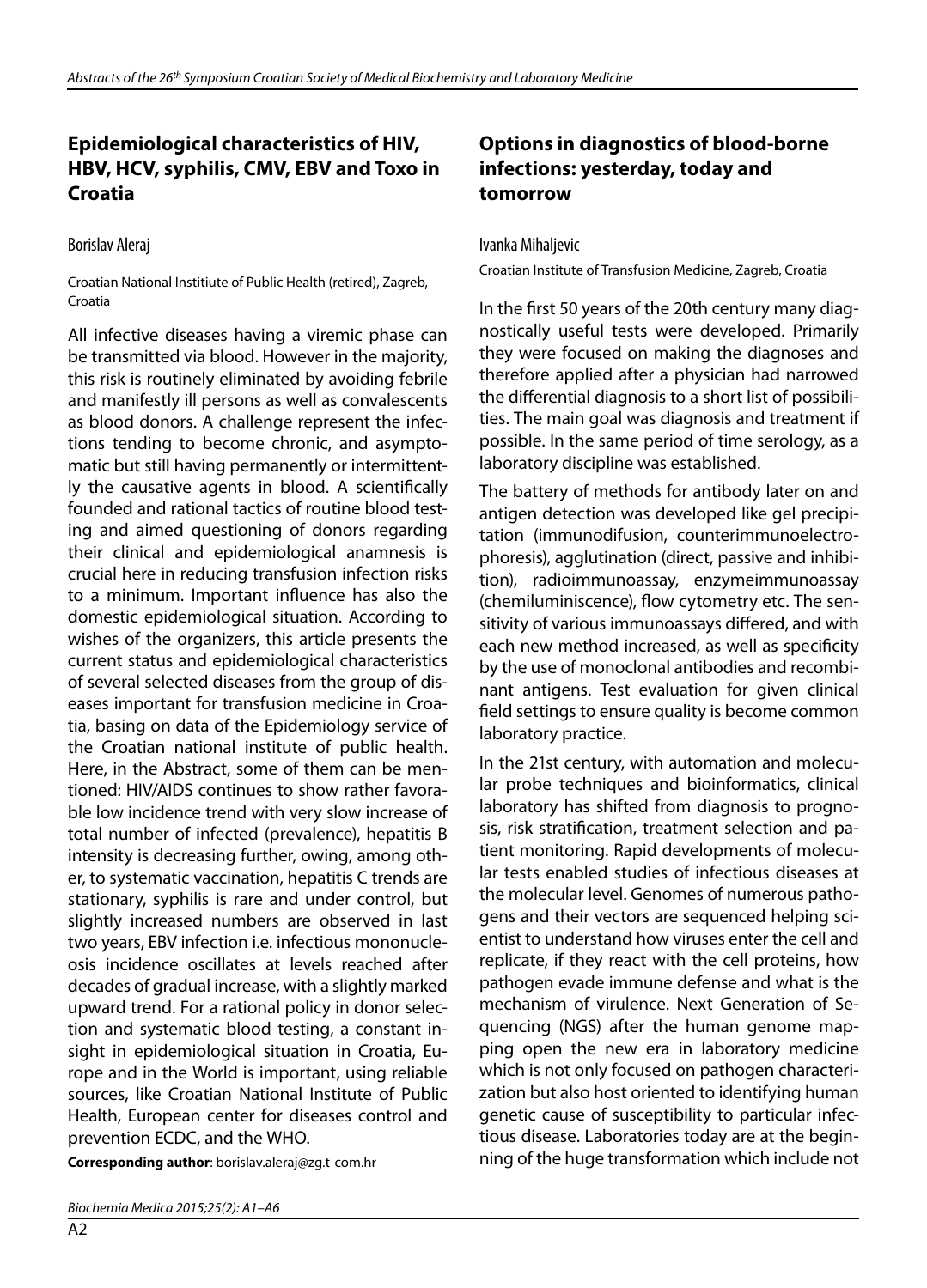only methods, instruments, bioinformatics implementation but new generation of laboratory medicine specialist or multidisciplinary specialist's team.

**Corresponding author**: ivanka.mihaljevic@hztm.hr

### **Molecular diagnostics of viral blood transmissible infections**

#### Jasna Bingulac-Popovic

Croatian Institute of Transfusion Medicine, Zagreb, Croatia

Nucleic acid amplification techniques (NAT) for viral testing have experienced a rapid development during the last 30 years and have been revolutionized the diagnosis of infectious diseases, particularly viral diseases. NAT has reduced the use of viral culture based methods and serological assays, because of faster turnaround time and significant shortening of window period. The introduction of fully automated platforms has allowed molecular diagnostic laboratories to report sensitive and accurate results. The goals obtained by NAT provide fast, highly sensitive, specific and accurate results which improve patients following and care. The use of molecular techniques such as real-time PCR or polymerase chain reaction with sequence specific oligonucleotide probes (PCR-SSOP) for virus detection, genotyping and quantification have high sensitivity, reproducibility and a broad dynamic range. A great number of qualitative and quantitative molecular virus assays, mostly based on RT-PCR technology have been described. Automation of these methods provides analysis of smaller volume of sample, ease performance and speed, low contamination risk, as well as better standardization.

The risk of transfusion-related infections dates back to the historical beginning of large scale transfusions in 1900s years. Because of potential transmission of virus during window period, NAT testing have implemented in many developed countries in blood screening. Monitoring the residual risk of systematically screened viruses, i.e. HIV, HCV and hepatitis B virus, is a priority for

blood transfusion all over the world. Emerging/reemerging agents are also the subject of active surveillance because some of them have been proven to be transmissible by blood, such as the West Nile, Chikungunya and Dengue viruses. Microarrays and advanced sequencing systems with highly sophisticated software's, contribute to the faster correlation between virus significant for transfusion medicine and the disease. This lecture will focus on the application of different molecular technology in the viral molecular diagnostic laboratory in transfusion service.

**Corresponding author**: jasna.bingulac-popovic@hztm.hr

### **Serological diagnostics of blood-borne infections**

#### Manuela Miletic Lovric

Croatian Institute of Transfusion Medicine, Zagreb, Croatia

Reported blood-borne infections (BBI) are due to prion, viral, bacterial, rickettsial, protozoan and nematode agents. Obligatory serology tests in Croatian blood donors testing are HBsAg (Hepatitis B Surface Antigen), anti-HCV (antibodies to Hepatitis C virus), HIV Ag/Ab (simultaneous detection of antigen and antibodies to Human Immunodeficiency Virus type 1 and/or 2) and anti-TP (antibodies to *Treponema pallidum*), and for organ donors also anti-CMV (cytomegalovirus), anti-EBV (Epstein-Barr virus), and anti-Toxo (*T. gondii)*. Clinical serology testing includes also hepatitis A and D, HTLV-I/II and *Borrelia burgdorferi*. Soon and hepatitis E testing.

Serological diagnostics of BBIs from the 1970s to the present has experienced tremendous progress in the development of new methods, new markers and highly sensitive tests. It has had 3 phases and each of these phases lasted approximately one decade, and led to the decreasing of post-transfusion infection risk as well as morbidity. Today serological diagnostics of BBI include several tests in combination. For example, highly sensitive and specific screening tests, and in the confirmation algorithms the combination of immunoas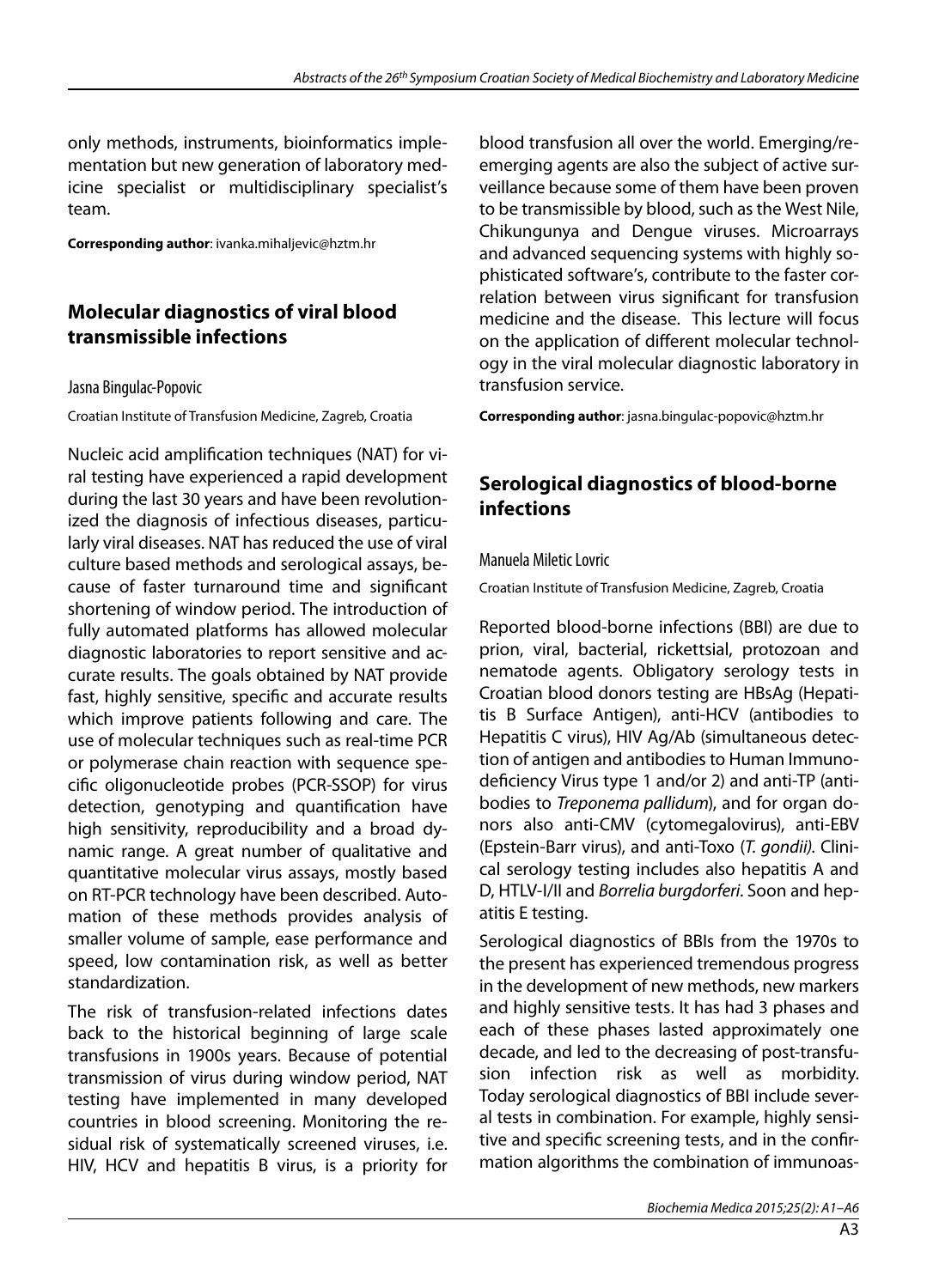says (IA) and immunoblot (IB) tests. Confirmation of primary test reactivity of blood donors or patients includes for: a. HBsAg a combination of 2 IA tests (ELISA/CMIA and, if necessary, ELFA), the quantitative HBsAg and neutralization test, b. HCV a combination of 2 IA, anti-HCV and HCV Ag/Ab (ELISA/ELFA) and 2 different IB tests, and optionally HCV Ag, c. HIV a combination of 3 HIV Ag/Ab assays (ELFA/ELISA/CMIA) and anti-HIV, HIV-Ag and 2 different IB tests, d. Syphilis (anti-TP) - so-called reverse algorithm: a combination of highly sensitive total anti-TP tests and IgM antibodies (ELISA/CMIA) then non-treponemal test – RPR (Rapid Plasma Reagin), less sensitive treponemal test –TPHA (Treponema Pallidum Hemagglutination Assay) and 2 different IB tests. For other HBV markers, e.g. anti-HBc and anti-HBe, when the reactivity of these tests are outside the conventional serological profile (e.g. anti-HBc only positive or only anti-HBe positive) or is weak reactive, 3 different tests are used and then for the final result we have a rule "2 of 3". Confirmatory anti-HBc test would be of great help.

Serological diagnostics algorithms of BBI, mentioned above, with implemented ISO 15189, have great diagnostic and prognostic value (therapy monitoring, seroconversion or seroreversion, the success of vaccination) and give a fast and reliable results to the patients and their doctors.

**Corresponding author**: manuela.lovric@hztm.hr

### **Liver transplantation in HBV and HCV infection – laboratory follow up**

Tajana Filipec Kanizaj

University Hospital Merkur, Zagreb, Croatia School of Medicine, University of Zagreb, Croatia

Chronic HCV has emerged as the most common indication for liver transplantation in western world. In Croatia it represents the second most common indication (15% of all patients). HBV disease is less common (up to 5%).

Post-transplant disease recurrence occurs in nearly all patients with detectable pretransplant viremia, compromising the lifesaving significance of transplantation. Disease progression is accelerated in post-transplant patients. Of those with HCV disease recurrence, 10-30% develop cirrhosis within 5 years and have diminished survival rates of 41% and 10% at 1 and 3 years, respectively. The most detrimental pattern of HCV and HBV disease recurrence is fibrosing cholestatic hepatitis, occurring in 7-15% of recipients and leading to early graft failure, decompensation and death.

Follow up diagnostic procedures performed to transplanted patients are directed to recognition of signs of early and late posttransplant complications. Early period is mainly compromised with surgical complications, bacterial infections and acute cellular rejection. Later follow up period (after 6 months) is predominantly directed to recognition and treatment of recurrence of primary disease (including HCV and HBV hepatitis) and complications of immunosuppressive therapy.

Diagnostic methods related to diagnosis of HBV and HCV infection in transplant patients are not different than to overall population. However, overlap between laboratory findings in disease recurrence with other posttransplant complications brings close patient and viral infection follow up to highest importance. Interpretation of all other laboratory and morphological diagnostic findings includes assessment of molecular and serological markers of viral infection. Of great importance is close follow up of patient under antiviral treatment. Except from overall applicable treatment follow up rules in general population, it is of great importance to stress out the importance of regular HBV viremia and HBs antibody/antigen assessment while on antiHBs immunoglobulin prophylaxis.

**Corresponding author**: tajana\_filipec@yahoo.com

## **Analysis and results of serological testing of solid organ donors**

Ivanka Mihaljevic

Croatian Institute of Transfusion Medicine, Zagreb, Croatia

The success of transplantation and graft survival are closely related to the absence of infection of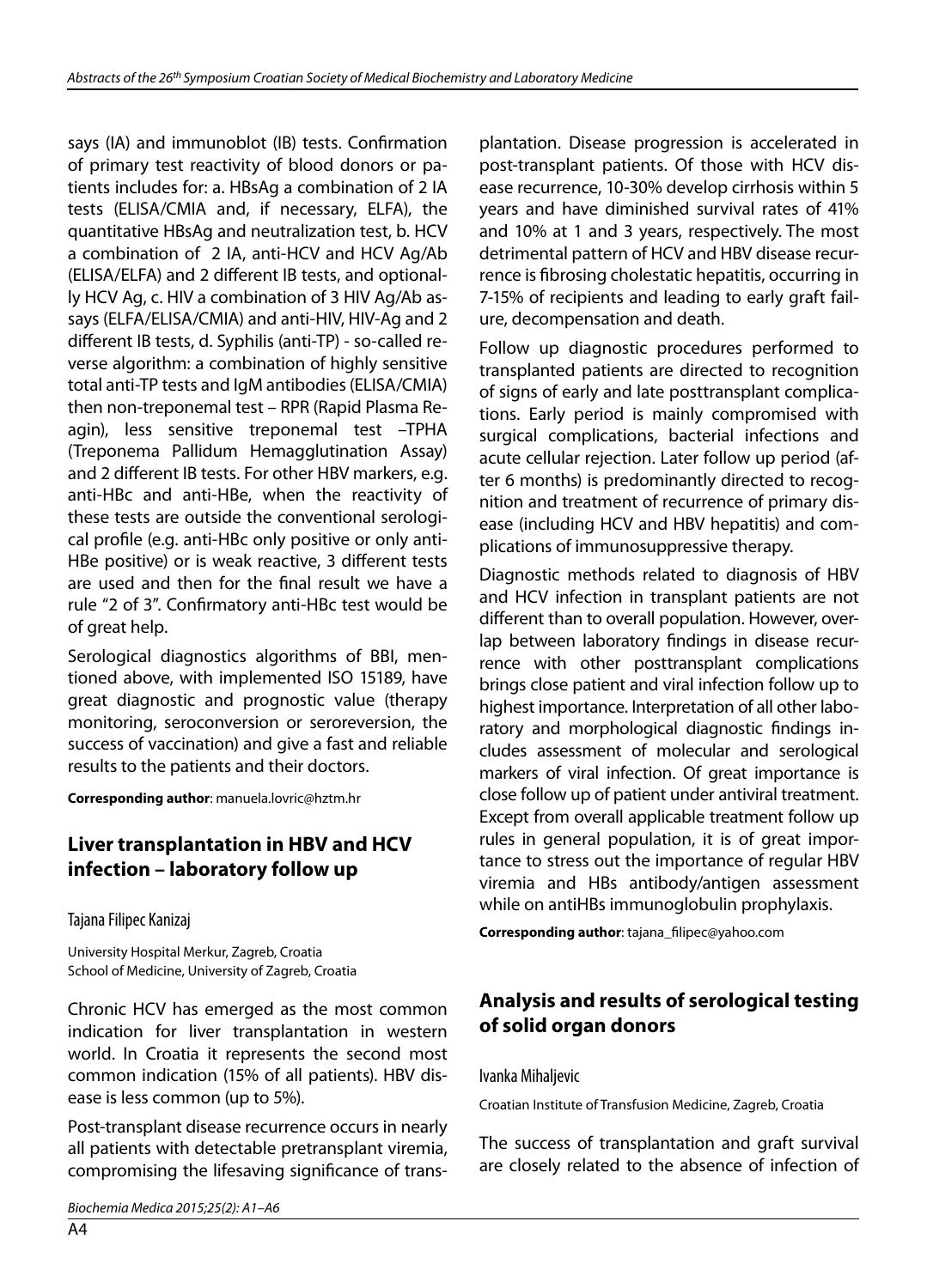recipient by infected graft, reactivated recipient's latent infections, nosocomial infections and community acquired. The exact risk for infection associated with organ transplantation is unknown but correlates with multiple factors, including epidemiology of specific infectious exposures, tissue tropism, and transmissibility of potential pathogens through transplantation and from the recipient side it depends on type of immunosuppression therapy and degree of achieved immunosuppression. The incidence of postransplant infections in the USA, the country with the highest number of transplanted organ (app. 30000 / year) is estimated at 1%. There are several reports of infections transmitted through transplanted organs. They include viruses: hepatitis B and C, herpes viruses, human T-cell lymphotropic viruses (HTLV) 1/ 2, West Nile virus, rabies, LCMV, polyomavirus BK/ JC, HPV, parvovirus B19, HIV, bacteria: *mycobacteria*, *meningococcus*, *T.pallidum*, and parasites: *Plasmodium spp.*, *Babesia, Toxoplasma gondii, Trypanosoma cruzi*, *S stercoralis* and several types of fungi. Current organ safety rely on reviewing the donor's medical history and quality of blood transmissible disease mandatory testing. Organ donor testing includes serologic tests for HIV, HBV, HCV, CMV, EBV and nonviral agents *T. gondii* and *T. pallidum*, and more and more frequently also nucleic acid tests (NAT) for HIV, HCV and HBV. Guidelines are made to outline the appropriate blood collection and transportation, screening processes and results validation to minimize organ loss due to incorrect testing results. Croatian Institute of Transfusion Medicine (CITM) provides mandatory testing (serology and NAT) for the entire country. There was no confirmed cases of pathogen transmission by grafted solid organ due to testing failure. Prevalence of HIV, HBV, HCV and syphilis in solid organ donors is low and expected as it is high prevalence of ubiquitous pathogens like CMV, EBV.

**Corresponding author**: ivanka.mihaljevic@hztm.hr

### **Characteristics of molecular testing of blood and organ donors**

#### Ivana Babic

#### Croatian Institute of Transfusion Medicine, Zagreb, Croatia

Implementation of molecular testing, better known as nucleic acid testing (NAT), in screening of blood donors began at the end of the past century. It represents a routine screening test in most of the world's developed countries which greatly reduces risk of viral infection transmission by shortening a window period. NAT is performed for three viruses of great importance for transfusion medicine; hepatitis B, hepatitis C and human immunodeficiency virus (HBV, HCV, HIV). Some countries implemented also NAT for Parvo B 19 and hepatitis A and E virus due to plasma fractionation requirements. West Nile, Dengue and chikungunya virus are being tested with NAT in some endemic regions with emerging pathogens infection present. Depending on state regulation and viral infection prevalence, testing is performed in mini-pool NAT (MP-NAT) or NAT on individual donation (ID-NAT). Commercial NAT test for screening are based on multiplex real-time PCR or TMA methodology. They are fully automated and robust. Operators must be highly trained, following a strict rules regarding workflow and workspace to avoid cross-contamination and obtain high specificity and sensitivity of testing.

In organ transplantation it is of great importance to avoid the transmission of blood-borne viruses to the recipient. Although it is not mandatory in most of the countries, routine NAT testing of organ donor greatly reduces the risk of HBV, HCV and HIV transmission. When the organ donor is infected, by adding more molecular tests it is possible to establish valuable information on viral genotype and load. For NAT testing of heart- and non-heart beating organ donors, the quality of sample has to be obtained in order to avoid presence of inhibitory substances and false negative results. In March 2013. Croatia has started with routine NAT testing of voluntary blood donations, autologous donations and organ, tissue and steam cells donors.

**Corresponding author**: ivana.babic@hztm.hr